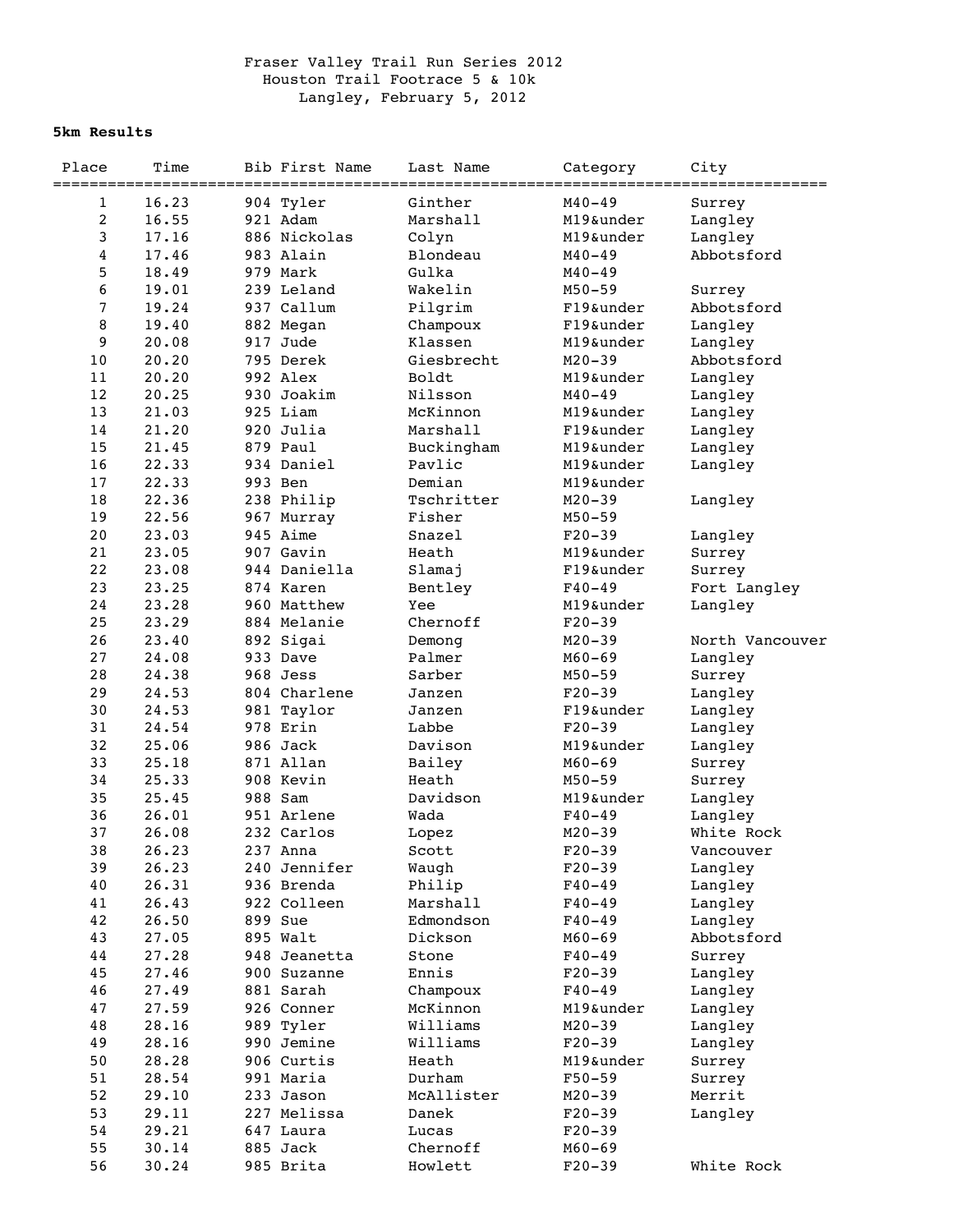| 57 | 30.25 |         | 984 Meagan    | Moore        | $F20-39$   | Surrey     |
|----|-------|---------|---------------|--------------|------------|------------|
| 58 | 30.26 |         | 509 Christina | Bowyer       | $F20-39$   | White Rock |
| 59 | 30.50 |         | 973 Presley   | Owen         | $F20-39$   | Surrey     |
| 60 | 30.52 |         | 980 Tatjana   | Schurr       | $F20-39$   | Langley    |
| 61 | 32.24 |         | 849 Mack      | Abbot        | M19&under  | Langley    |
| 62 | 32.26 |         | 870 Scott     | Abbot        | $M40 - 49$ | Langley    |
| 63 | 32.27 |         | 878 Roxanne   | <b>Brown</b> | $F40-49$   | Abbotsford |
| 64 | 33.53 |         | 950 Alanna    | Van Hooten   | $F20-39$   | Surrey     |
| 65 | 34.29 |         | 226 Kent      | Bowie        | $M40 - 49$ | Surrey     |
| 66 | 34.30 |         | 228 David     | Firby        | $M50 - 59$ | Surrey     |
| 67 | 34.49 | 940 Rob |               | Schroeder    | $M20 - 39$ | Langley    |
| 68 | 35.16 |         | 915 Jessica   | Katrichak    | $F20-39$   | Surrey     |
| 69 | 35.17 |         | 942 Madleu    | Schurr       | $F20-39$   | Langley    |
| 70 | 37.01 |         | 923 Millie    | McKinnon     | $F40 - 49$ | Langley    |
| 71 | 37.01 |         | 924 Tavish    | McKinnon     | M19&under  | Langley    |
| 72 | 39.17 |         | 953 Brenda    | Walker       | $F50 - 59$ | White Rock |
|    |       |         |               |              |            |            |

## **10km Results**

| Place          | Time  |         | Bib First Name | Last Name    | Category   | City<br>:============ |
|----------------|-------|---------|----------------|--------------|------------|-----------------------|
| $\mathbf{1}$   | 36.39 |         | 649 Mike       | Murphy       | $M40 - 49$ | Maple Ridge           |
| 2              | 38.58 |         | 897 Robert     | Durrant      | $M40 - 49$ | Langley               |
| $\mathbf{3}$   | 39.23 |         | 969 Jason      | Henrikson    | $M20 - 39$ | Abbotsford            |
| 4              | 40.36 |         | 894 Brian      | Dickson      | $M40 - 49$ | Port Coquitlam        |
| 5              | 40.41 |         | 889 Bryce      | Danek        | $M20 - 39$ | Langley               |
| 6              | 41.25 |         | 964 Justin     | Wiens        | $M20 - 39$ | Coquitlam             |
| $\overline{7}$ | 42.19 |         | 955 Joshua     | Weiss        | $M20 - 39$ | Surrey                |
| 8              | 42.27 |         | 954 Darren     | Walton       | $M40 - 49$ | Surrey                |
| 9              | 43.49 |         | 966 Mark       | Rowat        | $M20 - 39$ | New West              |
| 10             | 44.06 |         | 840 Olivia     | Willett      | F19&under  | Coquitlam             |
| 11             | 44.10 |         | 230 Corinne    | Issel        | $F20-39$   | White Rock            |
| 12             | 44.47 | 947 Dan |                | Stefanson    | $M40 - 49$ | Abbotsford            |
| 13             | 45.32 |         | 911 Geoff      | Huges-Games  | $M50 - 59$ | Abbotsford            |
| 14             | 46.05 |         | 970 Sean       | Baker        | $M20 - 39$ | Surrey                |
| 15             | 46.40 |         | 792 Gordon     | Flett        | $M50 - 59$ | Vancouver             |
| 16             | 48.12 |         | 293 Kristine   | Dodd         | $F40 - 49$ | Langley               |
| 17             | 48.28 | 965 Tom |                | Kemecsey     | $M20 - 39$ |                       |
| 18             | 48.57 |         | 905 John       | Halliday     | $M40 - 49$ | Langley               |
| 19             | 49.09 |         | 957 Paul       | Wood         | $M60 - 69$ | Surrey                |
| 20             | 49.12 |         | 963 Kevin      | Zembik       | $M40 - 49$ | Surrey                |
| 21             | 49.29 | 841 Sam |                | Willett      | M19&under  | Coquitlam             |
| 22             | 49.36 |         | 648 Trevor     | Thiessen     | $M20 - 39$ |                       |
| 23             | 49.43 |         | 646 Mark       | Hyder        | $M50 - 59$ |                       |
| 24             | 49.51 | 931 Art |                | Olsthoorn    | $M50 - 59$ | Langley               |
| 25             | 49.53 |         | 236 Chris      | Ovens        | $M20 - 39$ | Abbotsford            |
| 26             | 49.56 |         | 235 Joshua     | Muzyka       | M19&under  | Chilliwack            |
| 27             | 50.05 |         | 982 Paul       | Chung        | $M20 - 39$ | Vancouver             |
| 28             | 50.20 |         | 909 Stan       | Hembrough    | $M20 - 39$ | Surrey                |
| 29             | 50.57 |         | 929 Tara       | Nichols      | $F20-39$   | Surrey                |
| 30             | 51.50 | 959 Rex |                | Yang         | $M20 - 39$ | Surrey                |
| 31             | 51.59 |         | 903 Manuel     | Garzitto     | $M50 - 59$ | Surrey                |
| 32             | 52.55 |         | 231 Alenna     | Langhorst    | $F20-39$   | Langley               |
| 33             | 52.57 |         | 976 Sasha      | Myers        | $F20-39$   |                       |
| 34             | 53.10 |         | 893 Donna      | Denny        | $F40 - 49$ | Surrey                |
| 35             | 53.28 |         | 888 Olga       | Cuikova      | $F40 - 49$ | Surrey                |
| 36             | 53.34 |         | 932 Sandra     | Olsthoorn    | $F50 - 59$ | Langley               |
| 37             | 54.54 |         | 229 Markus     | Heinrichs    | $M40 - 49$ | Kelowna               |
| 38             | 55.19 |         | 918 Carley     | Krenn        | $F20-39$   | Langley               |
| 39             | 55.33 |         | 830 Marlee     | St. Pierre   | $F20-39$   | Langley               |
| 40             | 55.42 |         | 914 Mile       | Jovanovic    | $M50 - 59$ | Surrey                |
| 41             | 55.53 |         | 913 Rita       | Jeffrey      | $F40 - 49$ | Surrey                |
| 42             | 55.54 |         | 974 Philip     | Cilliers     | $M50 - 59$ | Langley               |
| 43             | 57.42 |         | 545 Darren     | Featherstone | $M40 - 49$ | Surrey                |
| 44             | 57.42 |         | 608 Joyce      | Soda         | $F40 - 49$ | Surrey                |